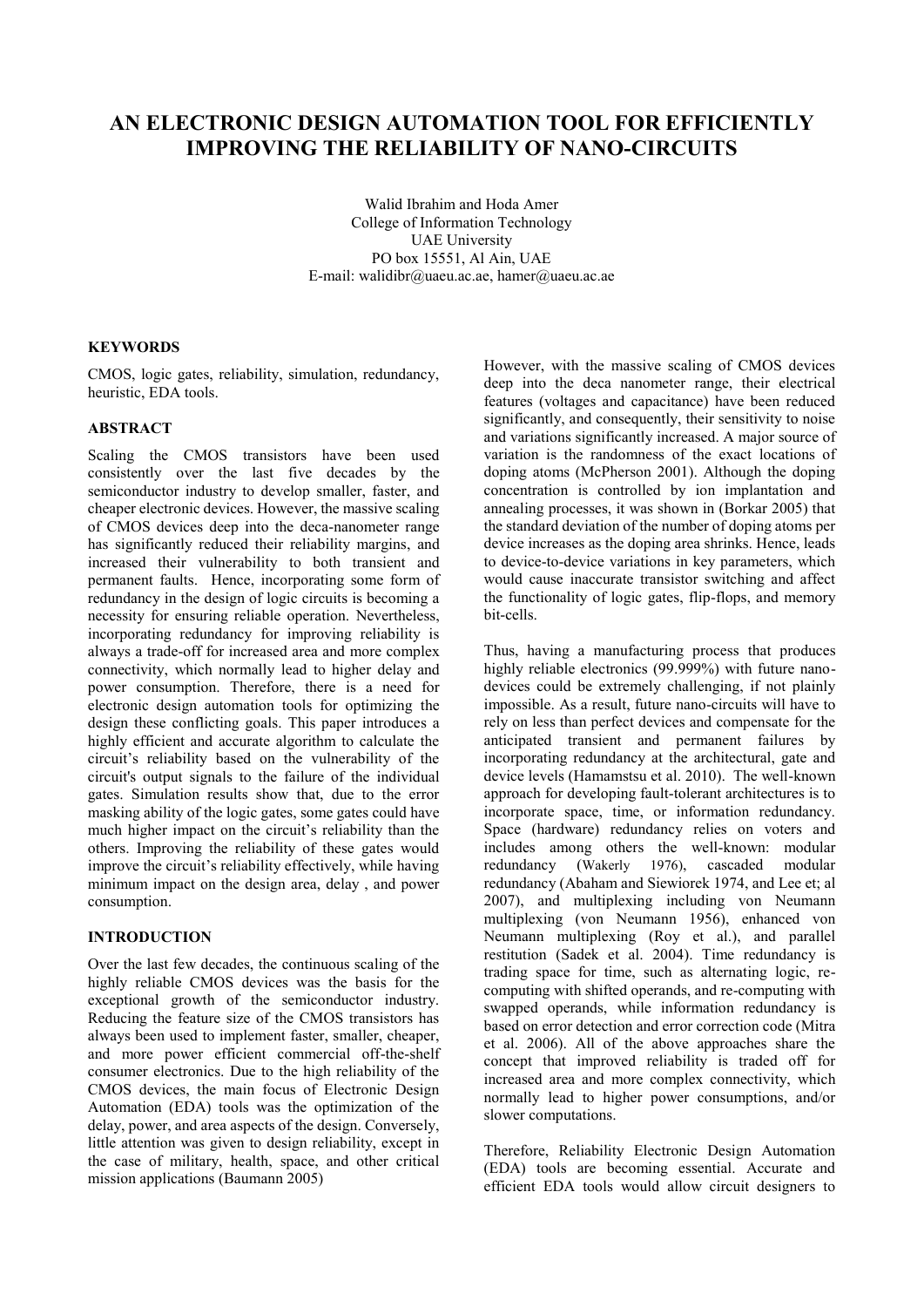evaluate the effect of different redundancy schemes and select the one that optimizes trade-offs between the conflicting goals of minimizing area-power-delay and improving reliability. Several tools and analytical algorithms have been proposed to calculate the reliability of logic circuits, which will be discussed in Section II. Some of these tools are approximate while others calculate the circuit reliability accurately. Some scale linearly with circuit size and others have computational difficulties and scale exponentially. However, none of these tools studied the effect of individual gates on the system overall reliability. This is despite the fact that studying the effect of individual gates is essential for efficiently improving the circuit reliability. Instead of increasing the reliability of each gate in the circuit, the circuit designer may utilize an iterative process to improve the circuit overall reliability. In each iteration, appropriate redundancy architectures (at the gate, or the device level) are applied to improve the reliability of the most critical gates, until the target reliability margin is achieved.

In this paper, the gate criticality score with respect to the circuit reliability is defined. A heuristic algorithm is also introduced to accurately and efficiently calculate and rank the gates' criticality. The rest of the paper is organized as follows. The state of the art is introduced in Section 2 followed by definition of the criticality score in Section 3. The proposed algorithm for criticality score calculation is detailed in Section 4, followed by experimental results and conclusion remarks in section 5 and 6.

## **STATE OF THE ART**

Several tools and analytical algorithms have been proposed to calculate the reliability of logic circuits, such as the probabilistic transfer matrices (PTM) (Patel et al. 2003, and Xiao et al. 2016). The PTM method evaluates the circuit's overall reliability by combining the PTMs of elementary gates or sub-circuits. It then performs simultaneous computation over all possible input combinations, and calculates the exact reliability for each input vector. Another advantage of the PTM (beside accuracy) is its ability to assign different reliability values to different gates. However, the PTM has a major memory bottleneck. The required memory grows exponentially with the number of input and output signals. For a circuit with *n* inputs and *m* outputs, the straightforward PTM representation requires  $O(2^{n+m})$ memory space. Krishnaswamy et al. 2005, used algebraic decision diagrams compression method to reduce the memory requirements of the PTM method, and was able to evaluate circuits with about 40 input/output signals.

The probabilistic gate model (PGM) (Han et al. 2005) is another method that can be used for any type of gates and fault models. The overall reliability for a circuit is obtained by multiplying the individual reliabilities for each output. The PGM is fast and easy to implement. However, it assumes that I/O signals are uncorrelated, which significantly affects its accuracy due to the reconvergence of fan-out signals.

Bayesian Networks (BNs) is another example for exact reliability calculation tool) Ibrahim et al. 2012). A BN is a probabilistic model that represents a set of variables and their probabilistic dependencies. Using exact inference allows the BN based tools to calculate the circuit reliability accurately. Experiment results have shown that BN exact inference algorithms could be used to calculate the circuit's reliability for only tiny circuits with up to 1000 gates) Ibrahim e al.  $2012$ ). Calculating the exact reliability for larger circuits fails as the network model becomes too complex for exact inference algorithms to handle.

Other recent reliability algorithms include the Boolean difference-based error calculator (BDEC) method (Mohyuddin et al. 2008). The observability-based approach to reliability analysis is described in (Choudhury et al. 2009). Chen et al. proposed a stochastic model for accurate reliability evaluation of logic circuits (Chen et al. 2010). Another method to analyze the reliability of logic circuits was proposed by Hamiyati et al. (2016). The proposed method converts the problem of calculating the circuit reliability into a problem of finding the solution of a system of nonlinear equations obtained using Mason's rule.

All the above algorithms can be used to calculate or estimate the reliability of the circuit's output signals. However, none of these algorithms studied the effect of individual gates on the reliability of each output signal. For instance, the simulation results presented later show that in the case of circuit c1355 of the ISCAS'85 benchmark, all the 32 output signals are vulnerable to the failure of the same 91 gates, while 48 out of the c3540 50 output signals are vulnerable to two gates only. Therefore, identifying the critical gates and their relationship to the circuit's output signals and input vectors is crucial to effectively improving the reliability of the logic circuit.

## **CRITICALITY SCORE**

A gate failure is defined in this paper as the inability of the gate to produce the expected output logic with respect to the logic presented at its inputs. Although logic gates could be affected by several fault types (e.g., stuck at, and stuck open, and von Neumann), not every logic error caused by a gate failure would affect the circuit behavior. Logic gates such as AND, NAND, OR, and NOR are capable of masking out the logic errors caused by the failure of predecessor logic gates and prevent them from propagating towards the circuit's output ports. For instance, in case of the AND gates with *n* fanins, if one out of the *n* input signals is received correctly as logic 0, the gate's output signal will be 0 regardless of the logic values received on the other  $n - 1$  inputs. This means that the gate will be able to mask out the logic errors received on any of the  $n - 1$  inputs.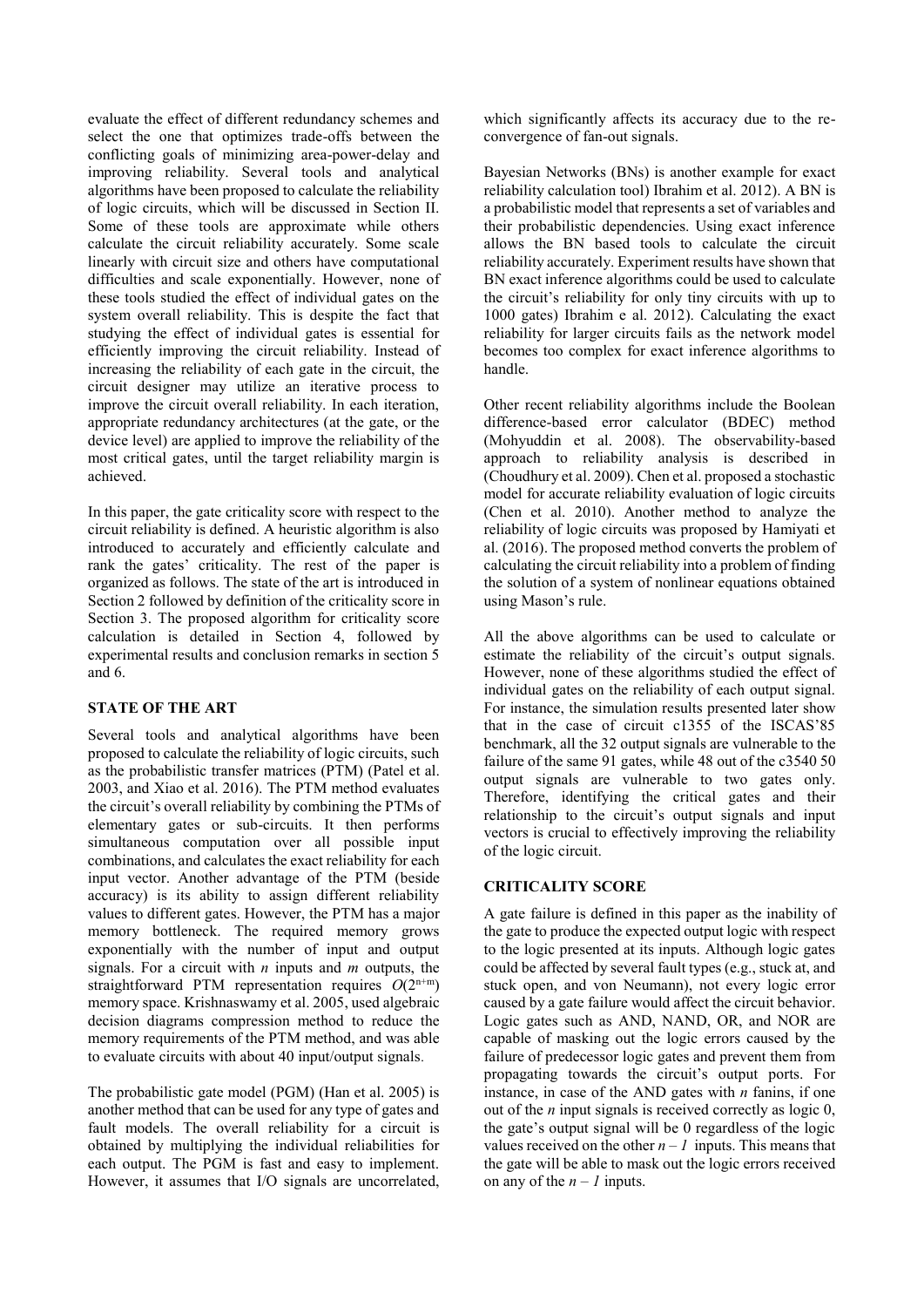

Figure 1: Critical gates and logic signals for ISCAS'85 circuit 2670, output N2018 when input vectors '11111' is applied.

Due to the error masking property, a subset of the logic gates and logic signals are more critical than the others with respect to their effect on the circuit reliability. *A critical gate* is defined as the gate that has a direct impact on the circuit's behavior. The logic error caused by the failure of a critical gate is not masked out by any subsequent gate, and directly affects the circuit's output signal. Similarly, *a critical signal* is defined as the input signal that has a direct impact on the gate's output logic. The failure (flip) of a critical input signal will cause the gate's output logic to fail as well. For example, when '11' is applied to the inputs of an AND gate, both input signals are considered critical since flipping either of them to 0 will flip the gate's output to 0 instead of 1.

Given a logic circuit with number of gates ( $n_{\text{gates}}$ ), input ports (*ins*), and output ports (*outs*). There is 2ins different input vectors that can be applied at the circuit's input ports. Each input vector could have a different effect on the circuit reliability, as it affects the ability of logic gates to mask out logic errors and prevents them from propagating toward the output ports. Therefore, a gate could be critical for a specific output port only when specific input vectors are applied and uncritical for the others. For a given input vector '*i'*, the criticality count (*CC*g,i) of gate *g* is defined as the number of output signals

that are directly affected by the failure of gate '*g*'. Hence, the criticality score of gate  $g(CS_g)$  is calculated as:

$$
CS_g = \sum_{i}^{m} \sum_{j}^{v} Cl_{i,j}/m \times v \tag{1}
$$

Where  $m$  is the number of output signals,  $v$  is the number of applied input vectors, and *CI* is the criticality indicator. *CI* is one if the gate g is critical to output *i* when input vector *j* is applied.

The criticality status of gates and logic signals depends on several factors, including the types of the logic gates, the interconnections between them, and the applied input vector at the circuit's primary inputs. Figure 1 shows the critical signals (red lines) and gates (red gates) when input 11111 is applied to the input ports for the logic cone N2018 of ISCAS'85 circuit 2670. It shows that the output gate (BUF3) is critical, as its failure will directly affect the circuit's output signal. Likewise, OR1 is also critical, as BUF3 will not be able to mask out the logic error that might occur due to the failure of OR1. The inputs to gate OR1 are signals  $E = 0$ ,  $F = 0$ ,  $G = 0$ , and  $H = 1$ . Hence, only signal H is critical, as its failure will switch the output logic of OR1 from 1 to 0. Therefore, gate AND4 is also considered critical as its failure will affect signal H, and consequently the circuit's output signal. Similarly,



Figure 2: Critical gates and logic signals for ISCAS'85 circuit 2670, output N2018 when input vectors 01111 is applied.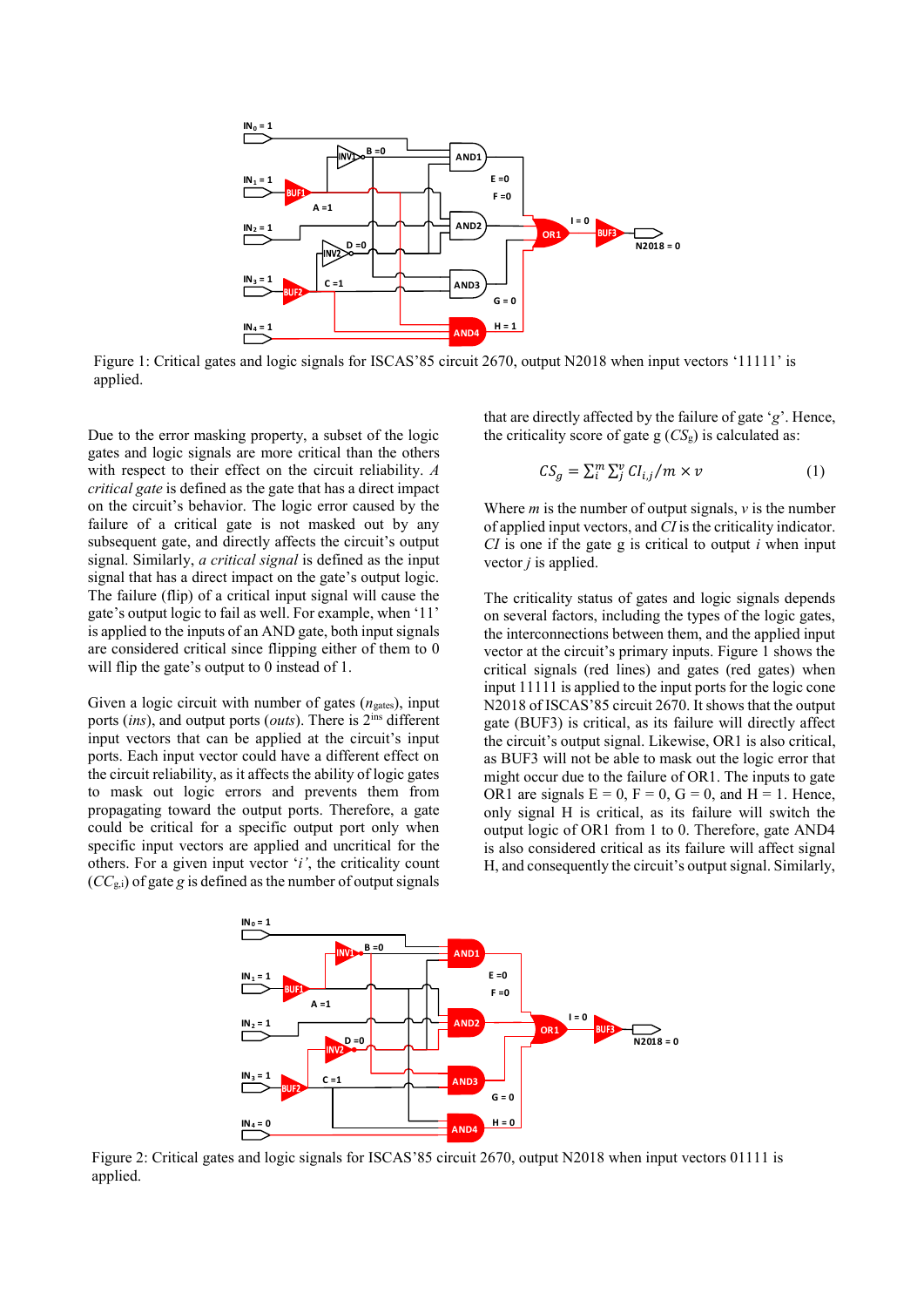BUF1, and BUF2 are also considered critical as their failure directly affect the inputs to AND4.

Figure 2 shows that effect of changing IN4 from 1 to 0. It shows that all gates became critical. This means that the failure of any gate will cause the output signal to flip. It is noteworthy that the same signal could be critical for one gate and uncritical for another (e.g., signals B, and C).

## **CALCULATING THE CRITICALITY SCORE**

A straightforward approach to check the criticality status of a gate '*g'*, is to apply an input vector at the circuit input ports, and calculate the expected error free logic at each output port. A logic error is then injected at the output of the gate '*g*', and the logic at the circuit's output ports are then recalculated and compared with the error free logic. If the logic of an output port changed, gate '*g'* is considered critical to that output port. This approach is simple and easy to implement. However, it does not scale well as it has a complexity of  $O(n \log(n))$ .

Figures 1, and 2 shows that the output gate (gate connected to the output port) is always critical as its failure directly affects the output signal. It also shows that if the critical gate has a critical input signal, the gate connected to that signal is also critical (e.g., gate AND4 connected to signal H). Therefore, instead of injecting an error at each gate to verify its criticality status, the proposed algorithm use a recursive depth first algorithm to identify the critical nodes for a given input vector.

The algorithm starts by extracting the circuit's topology information from the circuit's netlist file. Using the extracted information, an acyclic graph is created. The nodes in the created graph represent the gates in the circuit, while the edges represent the connecting wires. The output edge of a node is the input edge for its direct successor(s). From here on, node and gate can be used interchangeably, as well as edge and wire.

The algorithm arranges the nodes into tiers such that all the input nodes are assigned to the first tier, and each node is assigned to a tier higher than the tier(s) assigned to its direct predecessors. The node list is then sorted in ascending order based on its logic depth (tier value). This ensures proper logic propagation by determining the output logic of a node before any of its successors are considered. After sorting the nodes, the input vector is applied to the circuit input edges, and the expected output logic at each gate is calculated. The criticality count of each node is set to 0, and the criticality status of the edges is also calculated.

The algorithm then iterates through the circuit output nodes. In each iteration, it calls a depth first recursive function with the output node as the input parameter. The recursive function takes a critical node as an input parameter (the output node is critical by definition). It increments the node's criticality count, marks the node as visited to prevent the recursive function from revisiting the same fanout node several times. The recursive function then checks the input edges of the node*.* If an edge is critical, the function checks if the predecessor node connected to that edge is not visited yet. If not, the recursive function recalls itself with the predecessor node as the new input parameter. The recursive function returns if the current node does not have any input edge that is critical and connected to a node that is not visited yet. After executing the algorithm for *m* input vectors, the gate's criticality score is then calculated using equation (1). The algorithm is highly scalable as the complexity per input vector is *O*(log *n*).

## **SIMULATION RESULTS**

Simulation experiments were conducted to characterize the performance and the accuracy of the proposed algorithm using 11 circuits extracted from the ISCAS'85 benchmark. Only circuit c17 was excluded from the benchmark, as it has only six gates and two outputs. Table 1 shows the number of gates, inputs, and outputs per circuit.

Table 2 shows the 10 most critical gates for each circuit when 100000 random input vectors are applied. It shows that gate OR\_145 is the most critical gate for circuit c3540 with a score of 58.6%. This means that, for the 100000 applied input vectors, on average, 58.6% of c3540's 22 output ports were vulnerable to the failure of OR2 145. Similarly, in case of circuit c432, AND 46 is the most critical gate with an average score of 42.9%, followed by AND\_208 with an average criticality score of 38.6%.

Table 3 shows the scores of the 10 least significant gates. It shows that some gates could have 0 criticality score. This means that the logic errors caused by the failure of these gates are masked off by a predecessor gate and does not affect the circuit's outputs. Therefore, using redundancy schemes for improving the reliability of these gates will affect the power, delay and area of the design with minimal or no effect on reliability, as they have no effect on the output signals.

Using the criticality score information generated by the proposed algorithm, the circuit designer will able to

Table 1: ISCAS85 Benchmark Circuits Statistics.

| Name  | Inputs | <b>Outputs</b> | <b>Gates</b> |  |  |
|-------|--------|----------------|--------------|--|--|
| c432  | 32     |                | 123          |  |  |
| c499  | 41     | 32             | 202          |  |  |
| c880a | 60     | 26             | 383          |  |  |
| c1355 | 41     | 32             | 546          |  |  |
| c1908 | 33     | 25             | 880          |  |  |
| c2670 | 233    | 140            | 1269         |  |  |
| c3540 | 50     | 22             | 1669         |  |  |
| c5315 | 178    | 123            | 2307         |  |  |
| c6288 | 32     | 32             | 2416         |  |  |
| c7552 | 207    | 108            | 3513         |  |  |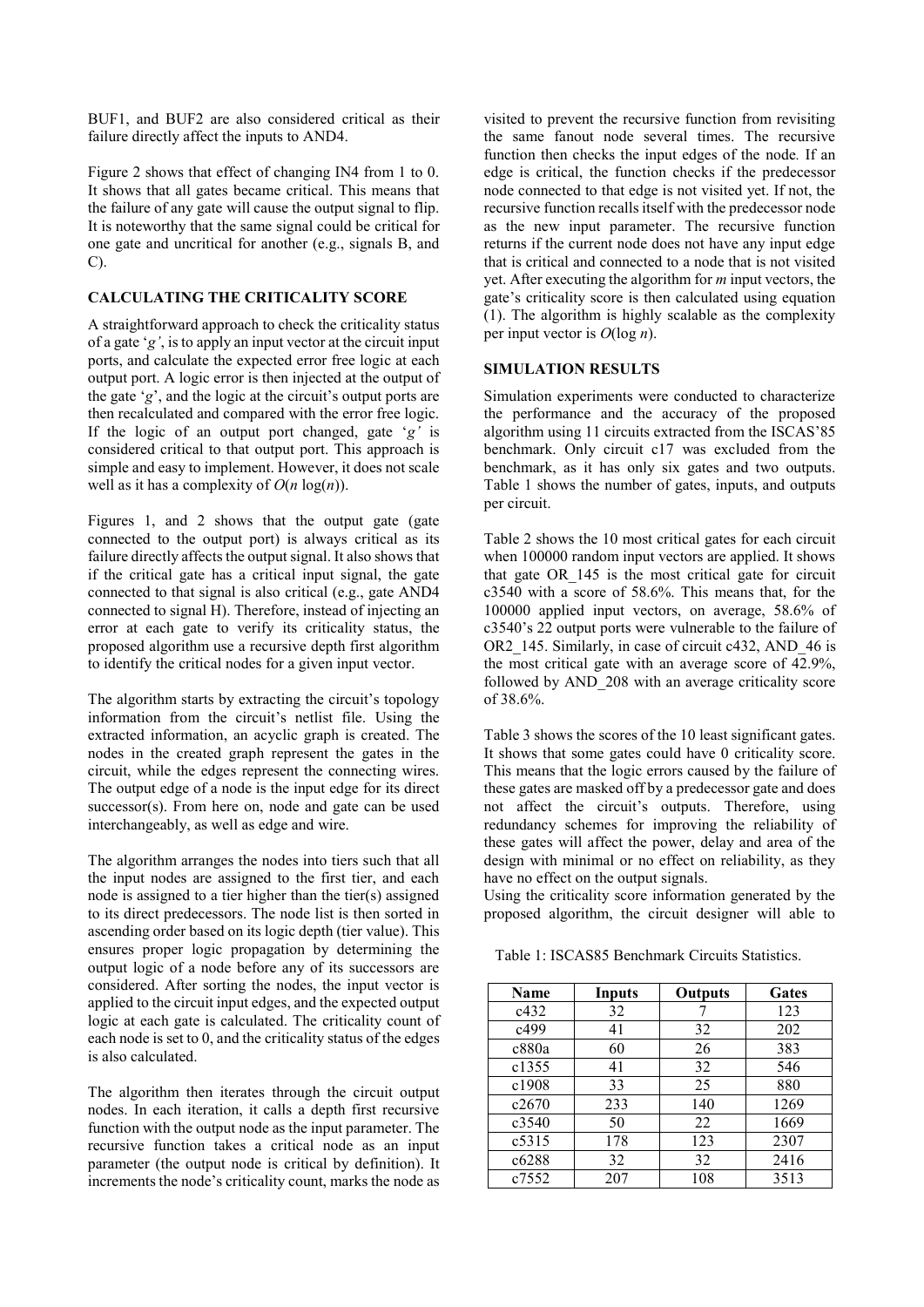Table 2: Score of the 10 Most Critical Gates

| c7552                                                 | c6288                   | c5315                                    | c3540                              | c2670                            | c1908                     | c1355              | c880a                                    | c499               | c432                     |
|-------------------------------------------------------|-------------------------|------------------------------------------|------------------------------------|----------------------------------|---------------------------|--------------------|------------------------------------------|--------------------|--------------------------|
| BUFF 67<br>29.7%                                      | 18%                     | <b>NOR 334 BUFF 94</b><br>$16.3\%$       | OR 145<br>58.6%                    | <b>BUFF 28 NOT 15</b><br>$7.8\%$ | 19.6%                     | AND 4<br>$6.2\%$   | AND 4<br>$6.7\%$                         | AND 131<br>$6.2\%$ | $AND_46$<br>42.9%        |
| <b>NOT 141</b><br>$20.3\%$                            | AND 18<br>18%           | $15.2\%$                                 | BUFF_68   AND_208   BUFF_29<br>56% | $7.8\%$                          | NOT $10$ AND 5<br>19.6%   | $6.2\%$            | NAND <sub>12</sub><br>8 6.1%             | AND 132<br>$6.2\%$ | <b>AND 86</b><br>38.6%   |
| NAND 54<br>$12.8\%$                                   | AND 17<br>17.9%         | BUFF_95<br>$14.5\%$                      | AND_84<br>55.4%                    | 6%                               | $19.5\%$                  | $6.2\%$            | BUFF_36 NOT_16   AND_6   NAND_96  <br>6% | AND_133<br>$6.2\%$ | AND 126<br>31.7%         |
| <b>BUFF 305 NOT 257</b><br>$12.3\%$                   | 17.9%                   | NOT 385<br>$13.2\%$                      | AND 111 BUFF 35<br>52.2%           | $6\%$                            | NOT 6<br>13.6%            | $AND_7$<br>$6.2\%$ | NAND <sub>11</sub><br>$65.9\%$           | AND 134<br>$6.2\%$ | <b>NAND_139</b><br>28.5% |
| BUFF 301 NOT 275 BUFF 139 NOT 368 NOT 113<br>$12.2\%$ | 17.8%                   | 12.8%                                    | 51.4%                              | $5.6\%$                          | NOT 8<br>$13.6\%$         | AND 0<br>$6.2\%$   | NAND 5<br>$5.2\%$                        | AND_135<br>$6.2\%$ | <b>NAND_140</b><br>22.7% |
| <b>NOT 91</b><br>$11.2\%$                             | 17.8%                   | NOR 303 BUFF 140<br>12.8%                | OR 571<br>50.9%                    | NOT 112<br>$5.6\%$               | NOT <sub>9</sub><br>13.5% | AND 1<br>$6.2\%$   | NOT 59<br>$5.2\%$                        | AND_136<br>$6.2\%$ | <b>NAND 117</b><br>22.6% |
| OR 718<br>$11.1\%$                                    | $17.7\%$                | AND 97 BUFF 137 NAND 58 NOT 121<br>12.8% | $50.2\%$                           | $4.5\%$                          | NOT 7<br>13.5%            | AND 2<br>$6.2\%$   | NAND 20<br>44.1%                         | AND 137<br>$6.2\%$ | NAND 68<br>22.5%         |
| BUFF 303 NOT 262 BUFF 138<br>$10.7\%$                 | 17.7%                   | 12.8%                                    | NOT 33<br>48.9%                    | <b>NOT 122</b><br>4.3%           | NOT 3<br>13.5%            | $AND_3$<br>$6.2\%$ | OR 19<br>$3.9\%$                         | AND 138<br>$6.2\%$ | <b>NAND 122</b><br>22.4% |
| <b>NOT 442</b><br>$10.7\%$                            | AND 81<br>17.7%         | <b>BUFF 69</b><br>12.5%                  | OR 568<br>48.8%                    | BUFF $40$ NOT 12<br>$3.6\%$      | 13.5%                     | AND 8<br>$3.1\%$   | AND 18<br>$3.8\%$                        | AND_139<br>$3.1\%$ | NOT 47<br>22.3%          |
| BUFF 70<br>10.5%                                      | <b>NOT 261</b><br>17.7% | OR 777<br>12.3%                          | AND 148 BUFF 39<br>47.1%           | 3.6%                             | NOT 5<br>13.5%            | AND 9<br>$3.1\%$   | AND 352<br>3.8%                          | AND 140<br>3.1%    | NAND 74<br>22.2%         |

identify the gates that have most effect on the circuit reliability. Improving the reliability of these gates will significantly improving the circuit reliability, while having a minimum effect on the design area, power, and delay parameters.

## **CONCLUSIONS**

Using different redundancy architectures to protect future nano-circuits against the expected high level of permeant and transient errors is crucial. This paper introduced an algorithm to help circuit designers identify the most critical nodes in the circuit with respect to the circuit's outputs. Simulation results show that some gates are more critical to a circuit's reliability as they affect more output signals. Improving the reliability of these gates would effectively improve the circuit's reliability while having a minimum impact on the other design parameters. The algorithm could also assign different priorities for different output signals and calculate the criticality score accordingly, as gates that affect the higher priority outputs get higher criticality score.

#### **REFERENCES**

- Abraham, J. A., and Siewiorek, D. P. 1974 "An algorithm for the accurate reliability evaluation of triple modular redundancy networks," *IEEE Transactions on Computers*, vol. 23, Jul. 1974, pp. 682–692.
- Baumann, RC. 2005. "Radiation-induced soft errors in advanced semiconductor technologies," IEEE Transactions

on Devices and Materials Reliability, vol. 5. Sep. 2005, pp. 305-316.

- Borkar, S. 2005. "Designing reliable systems from unreliable components: The challenges of transistor variability and degradation." IEEE Micro, vol. 25, Nov.-Dec. 2005, pp. 10–16.
- Chen H., and Han, J. 2010. "Stochastic computational models for accurate reliability evaluation of logic circuits." In Proceedings of IEEE/ACM Great Lakes Symposium on VLSI, Providence, RI, USA, May 2010, pp. 61–66.
- Choudhury, M. R., and Mohanram, K. 2009. "Reliability Analysis of Logic Circuits." IEEE Transactions on Computer Aided Design, vol. 28, Feb. 2009, pp. 392–405.
- Hamamatsu, M., Tsuchiya, T., and Kikuno, T. 2010. "On the reliability of cascaded TMR systems." In Proceedings of IEEE 16th Pacific Rim International Symposium on Dependable Computing, Tokyo, Japan, Dec. 2010, pp. 184– 190.
- Hamiyati V., Peiravi, A. 2014. "A graph based approach for reliability analysis of nano-scale VLSI logic circuits. 2014." Microelectronics Reliability, vol. 54, 2014, pp. 1299–1306.
- Han, J., Taylor, E.R., Gao, J.B., and Fortes, J.A.B. 2005. "Faults, error bounds and reliability of nanoelectronic circuits." In Proceedings of 2005 IEEE International Conference on Application-Specific Systems, Architecture Processors (ASAP'05), Samos, Greece, Jul. 2005, pp. 247– 253.
- Ibrahim, W., and Beiu, V. 2011. "Using Bayesian networks to accurately calculate the reliability of complementary metal oxide semiconductor gates." IEEE Transactions on Reliability, vol. 60, Sep. 2011, pp. 538–549.